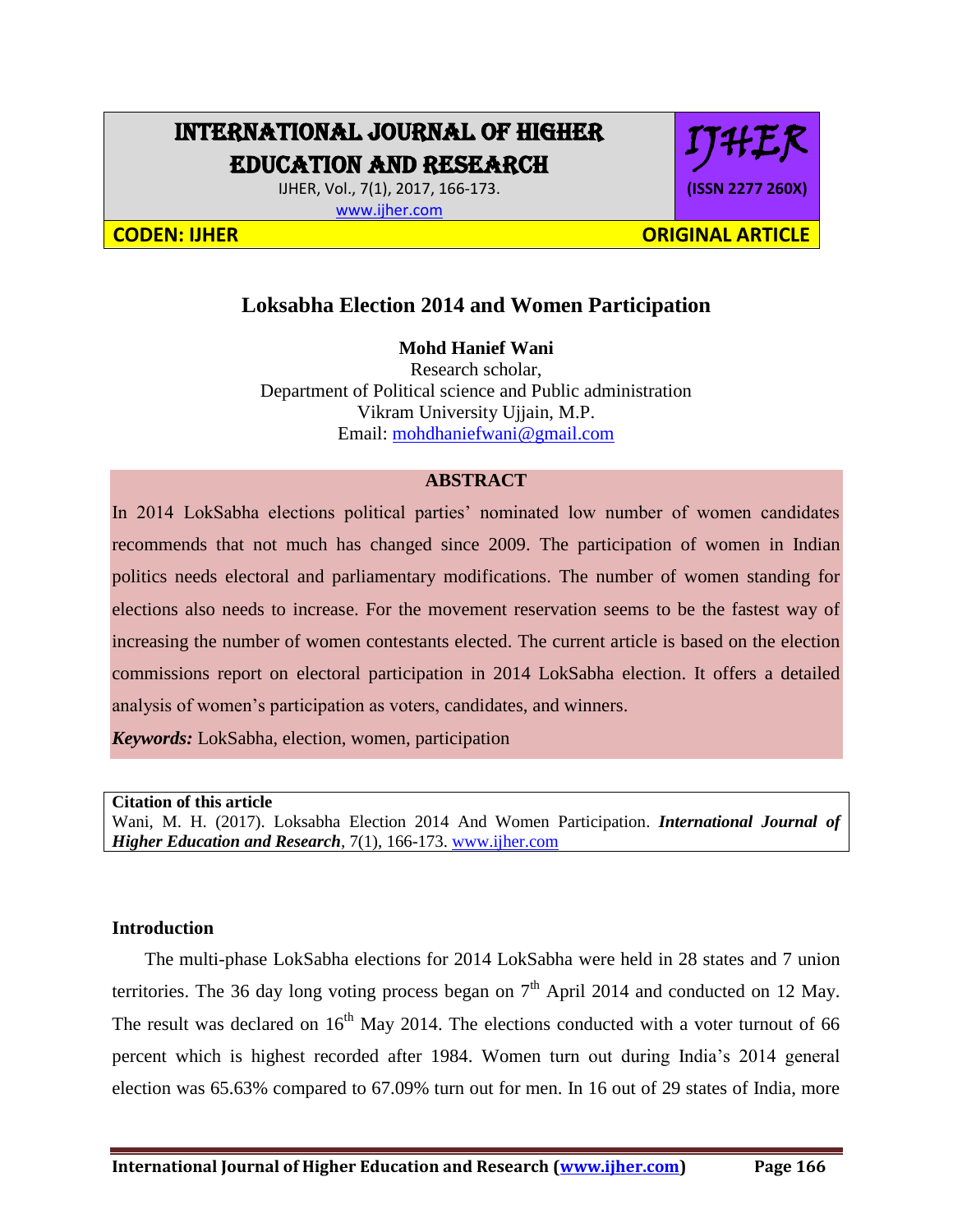women voted than men. A total of 260.6 million women exercised their right to vote in April May 2014 LokSabha elections. Indian women, who form 49% of the population, have constantly been under-represented in the parliament. The 16<sup>th</sup>LokSabha is no exception. Out of 644 women candidates 61 women seats to the LokSabha, only two more than 2009.

#### **Objective**

- To bare women candidates to mentors, campaign professionals, skilled offers and other resources that can help them win.
- To work collaboratively with current state wide women's organizations and build upon their strength.

#### **Methodology**

 The information for this paper has been primarily collected from secondary sources i-e journals, books, government reports.

#### **Women as voter**

Registered women voters in India have increased from 45% in the 1952 elections to 47.6% in the 2014 elections that is by a pitful 2.7%. The general tendency has been an increase in total number of voters each year, but the percentage of men and women voting has endured almost constant, with men creating more than 52% of the total electorate. This means that in 2014, intotal numbers, they are 38,740,183 more men than women in electorate. This gap is only expanded if we look at the actual percentage of votes polled by women. The tendency for all the past years shows that this is less than the percentage of registered women voters, in 2009, 47.7% registered women voters accounted for 45.8% of the total votes polled.

 Moreover in the LokSabha election 2014 the percentage of new women voters in the 18 to 19 years age group is only 41.4%. 15 states and union territories fall below the national average in this age group, with Haryana having the lowest percentage at 28.3% only Nagaland has more female electors than male among the new electorate at 50.4%.

 The fairer sex has a great share in the splendor for highest ever turn out ever recorded in general election 2014. According to statistics released by the election commissioner, nearly 65.31% of the total women electors in the country voted in this election, as compared to 55.82% in 2009 poll. The gender gap in terms of turnout is just 2.14% points as compared to 4.42% points recorded in 2009. As many as 16 states and union territories recorded higher women turnout this time, as against six states and union territories in 2009 polls.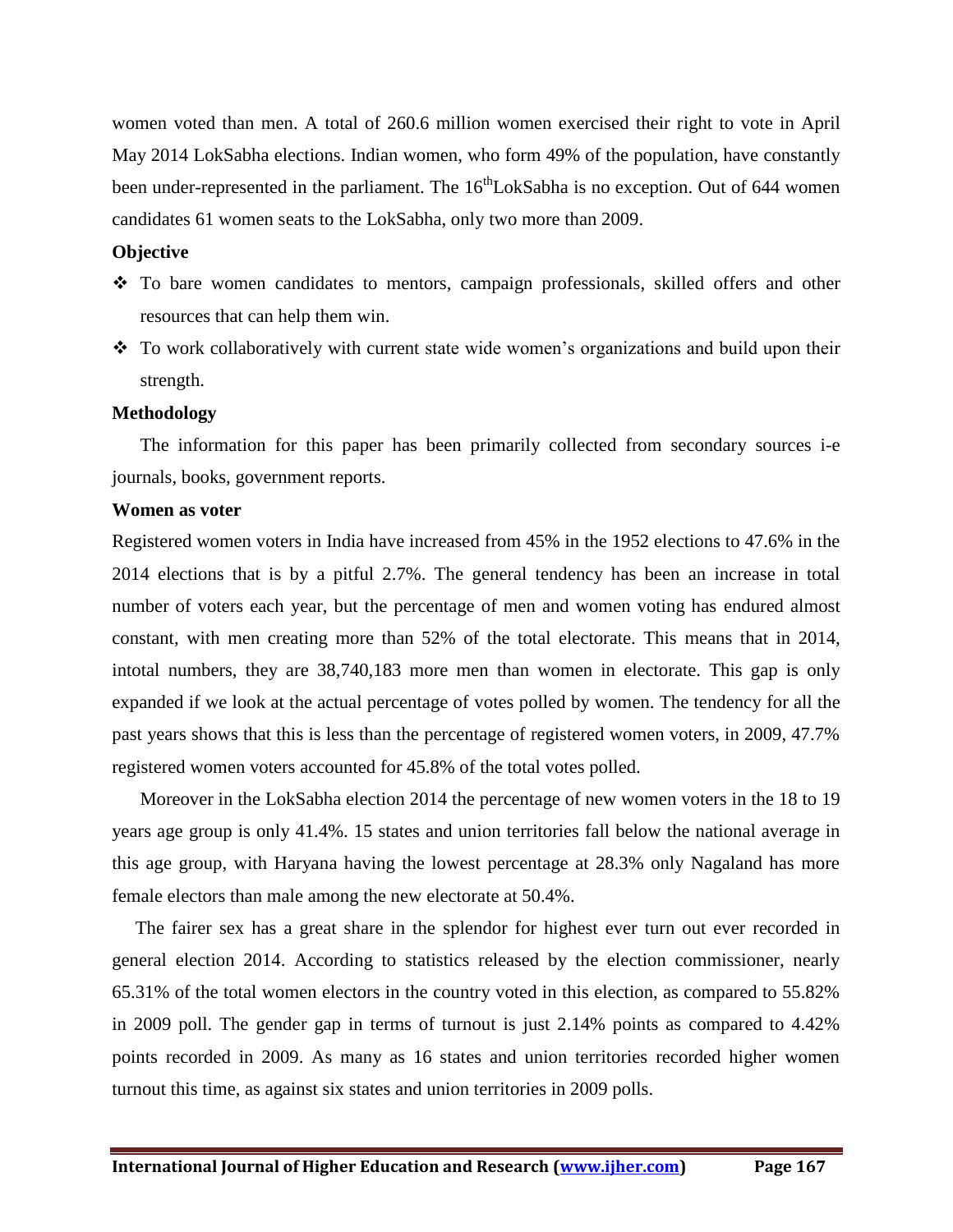The commission has recognized the jump in women's turnout in this election to its attentive initiatives under the regular voter education and electoral participation (SVEEP) programme. Improving electoral participation among women has been a major SVEEP objective. To target rural women, the election commission has organized Rangoli and folk art competition and accepted interpersonal message through Aangawadis and ASHA workers. At the state level, Uttar Pradesh, for one set up Mahila Metadata Chaupal to sensitive women about electoral participation. In Assam, pregnant women were sent personal letters informing them that they would be given priority in voting and not be required to stand in the queue. Many district level initiatives were launched to encourage women to come out and vote.

Increasing women's political participation and representation: Increasing women's political participation and representation in Indian politics requires electoral and parliamentary changes. Engaging more Indian voters has been mentioned already. The number of women standing for elections also needs to increase. For the movement reservation seems to be the fastest way of increasing the number of women contestants elected. The quota system as proven to be the fastest and most effective way of ensuring women's satisfactory representation in parliament all over the world.16 of the 20 countries that have at least 30% women in their national parliament have used some form of quota system or another. The women's reservation bill, therefore, is a crucial first step towards both electoral and parliamentary reforms. In addition the role played by political parties is also very important to ensure that women are sufficiently represented and policies favoring women are passed. Women's group had suggested for this election that parties take women's demands on board in their manifestos and campaigns, sanction women candidates and ensure they do not give ticket to candidates who have charge of gender based violence or male remark reflected gender discrimination.

#### **Women candidates and the 2014 LokSabha elections**

Not much has changed since 2009 as the political parties has chosen low number of women candidates in 2014.Many parties articulated support for increasing women's participation in electoral politics at the national level, but frequently this has not happened in greater opportunities for wishful women candidates. During the last two parliaments, the congress party toiled hard to pass women's reservation bill in the LokSabha and state assemblies. The aim is to provide a legal quota where only women candidates can contest in selected constituencies, guaranteeing the election of a larger number of women to the LokSabha and state assemblies. As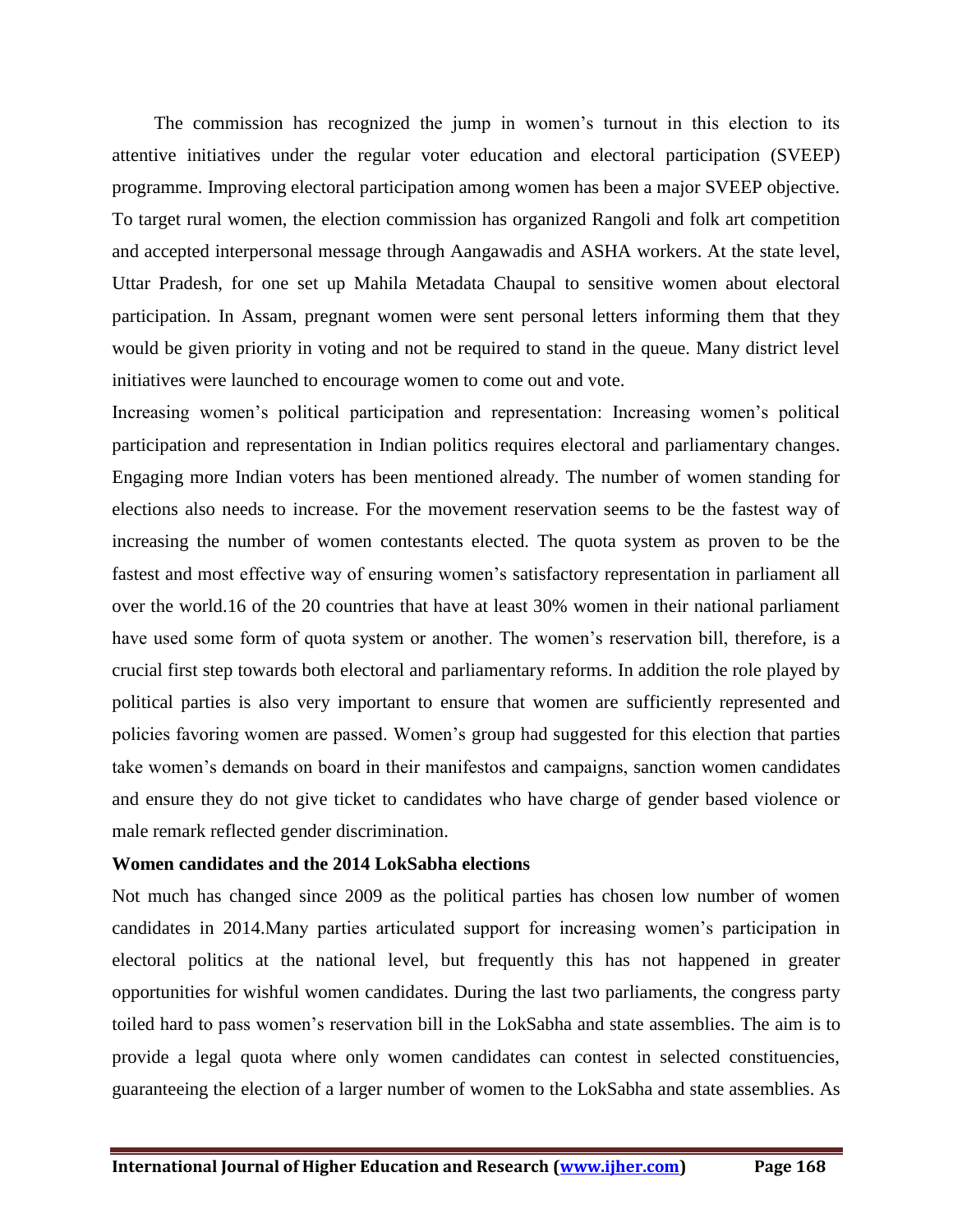the two largest parties in parliament the congress and BJP both parties have uttered support for women's reservation. In 2014, both parties have re nominated nearly all of their sitting women MPs. However, in 2014 both parties have not significantly increased their amount of women candidates compared to nominations in 2009. In 2014, the congress party has nominated a slightly a higher quantity of women, and it's highest at least since the early 1980s, but this is still only 13% of its candidates associated to 10% in 2009. The BJP has nominated slightly less (9% compared to 10% in 2009). If anti-tenure affects results in a poor performance for the congress party and a positive result for the BJP, this may decrease the percentage of women elected to the 16<sup>th</sup> LokSabha compared to 2009.

 To begin with the opportunities for women candidates are highly rough across states and more concentrated than combined party figures suggest. Both the congress party and the BJP have nominated no women candidates in many of the states and union territories where they are contesting. In states like Tamil Nadu and Karnataka, a number of parties have nominated very few women candidates (the BJP and congress in Karnataka has 4% and 7% women candidates respectively). Women candidates are also concentrated in a handful of particular states. Anoutstanding statistics is that more than half (20) of the BJPs women candidates in 2014 are contesting from only three states: Uttar Pradesh (11), Gujarat (4), and Madhya Pradesh (5). Women candidates for the congress are still concentrated in a few states, including in Uttar Pradesh and Madhya Pradesh, but not to the same extent. The significance of this attentiveness is that while Gujarat and Madhya Pradesh are presently strong states for the BJP, the possibility of the party's success in Uttar Pradesh is tentative. If the BJP does well in the election overall but fares poorly in Uttar Pradesh, the number of women candidates to the LokSabha is likely to be affected. Even if the BJP does well in all three states, and accordingly returns majority of its women candidates to the LokSabha, issues of roughness and requirement on a small number of states will remain.

#### **Women as winner**

 There is a marginal improvement in the number of women candidates winning parliamentary elections. In parliamentary election in 2009, there were 59 candidates who won the election. In 2014 LokSabha election, 61 women have secured seats in LokSabha. This is the highest ever number of seats won by women ever and comprises 11.23% of the total 543 seats. The lowest ever was in 1977 when only 19 women representatives won elections.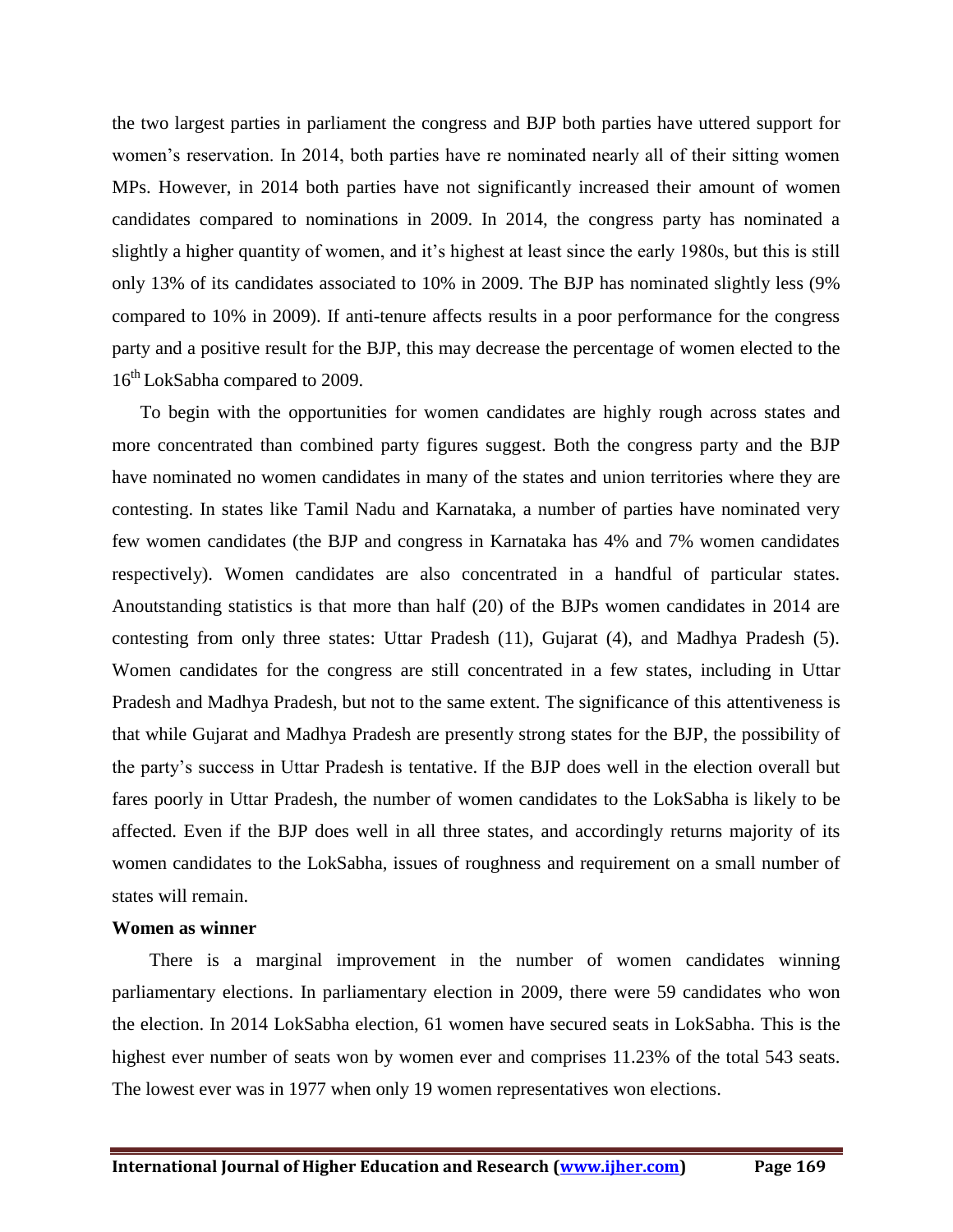People of West Bengal have elected maximum number of women parliamentarians, the state has elected 14 women MPs compared to 7 in the 2009 parliamentary election, Mamta Banerjee led Trinamol congress fielded maximum number of women candidates as compared to other political parties this election. Tamil Nadu that elected only one women MP in the last election has elected four MPs this time. Not a single woman has won an MP seat from Jharkhand, Haryana, and Meghalaya. There around 17 women candidates in the last election fight in Jharkhand. But as many as 16 candidates lost their security bond because they could not secure the mandatory one sixth of the valid votes. Two women candidates had won in Haryana and one in Meghalaya in the 2009 election. In the current election there were 636 out of the 8136 in the fray were women. In the 2009 elections there were 556 women contestants out of total of 8070.

Uttar Pradesh has maintained its record. In 2009, 13 women MPs won election. Jammu and Kashmir, Kerala, Orissa that had no representation of women in parliament has done better. One women candidate each from Jammu and Kashmir and Kerala and two from Orissa in parliament. According to PRs legislative research, an independent research organization based in Delhi, women candidates had a better strike rate than male candidates. Ten percent of women candidates won election against the strike rate of six percent for male candidates. Women candidates have also an advantage over male candidates when it comes to education. Thirty two percent of women MPs have a postgraduate or Doctoral degree, 30% of male MPs have same educational qualifications. PRS survey also discloses that women MPs elected in the present election are younger than the male MPs. Average age of women MPs is 47 years but average of male MPs is 54 years. Also, there are no women MPs who are above the age of 70 years. Seven percent of male MPs are over 70 years.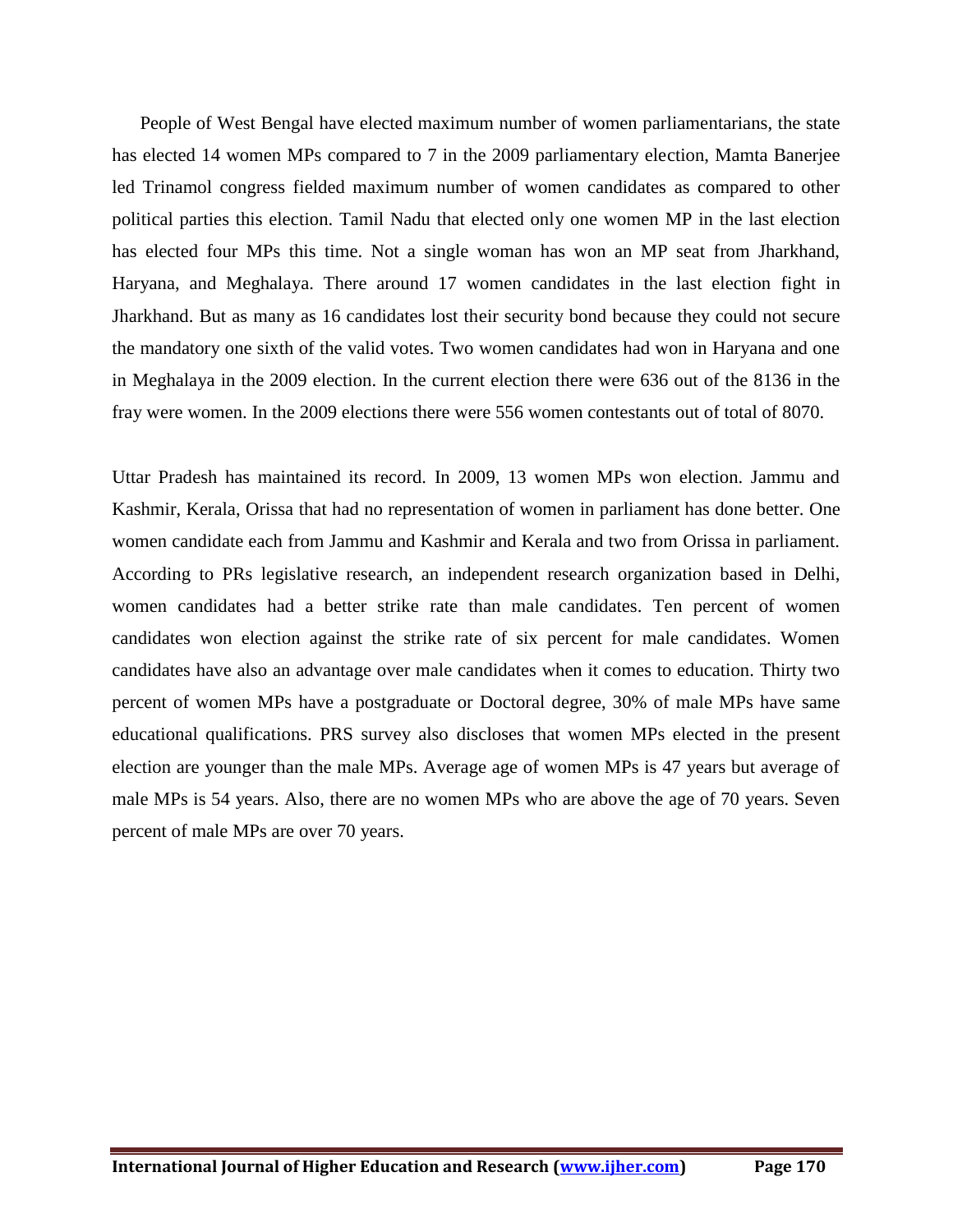| <b>State</b>         | <b>Female candidates won 2014</b> | Female candidates won 2009 |
|----------------------|-----------------------------------|----------------------------|
| Andhra Pradesh       | 3(42)                             | 5                          |
| Assam                | $\overline{2(14)}$                | $\overline{2}$             |
| Chandigarh           | 1(1)                              | $\boldsymbol{0}$           |
| Chhattisgarh         | 1(11)                             | $\overline{2}$             |
| Gujarat              | 4(26)                             | $\overline{4}$             |
| Jammu & Kashmir      | 1(6)                              | $\boldsymbol{0}$           |
| Karnataka            | 1(28)                             | $\mathbf{1}$               |
| Madhya Pradesh       | 4(29)                             | 6                          |
| Maharashtra          | 3(48)                             | $\overline{3}$             |
| Punjab               | 1(13)                             | $\overline{4}$             |
| Tamil Nadu           | 4(39)                             | $\mathbf{1}$               |
| <b>Bihar</b>         | 3(40)                             | $\overline{4}$             |
| Kerala               | 1(20)                             | $\overline{0}$             |
| Delhi                | 1(7)                              | $\mathbf{1}$               |
| Orissa               | 2(21)                             | $\overline{0}$             |
| West Bengal          | 14(42)                            | $\overline{7}$             |
| Uttarakhand          | 1(5)                              | $\overline{0}$             |
| <b>Uttar Pradesh</b> | 13(80)                            | 13                         |
| Haryana              | $\overline{0}$                    | $\overline{2}$             |
| Meghalaya            | $\boldsymbol{0}$                  | $\mathbf{1}$               |
| Rajasthan            | 1(25)                             | $\overline{3}$             |
| Total                | 61(543)                           | 59                         |

**Table 1. Women MPs across India, 2014**

 The Table 1. (above) is expressive of the low representation of female candidates elected in the country. However, the  $16<sup>th</sup>$ loksabha will see the highest number of female MPs since the 1977 general election which saw only 19 women MPs being elected. The winning percentage of women has actually in this general election to 9.4% while it was 10.1% during the 2009 elections.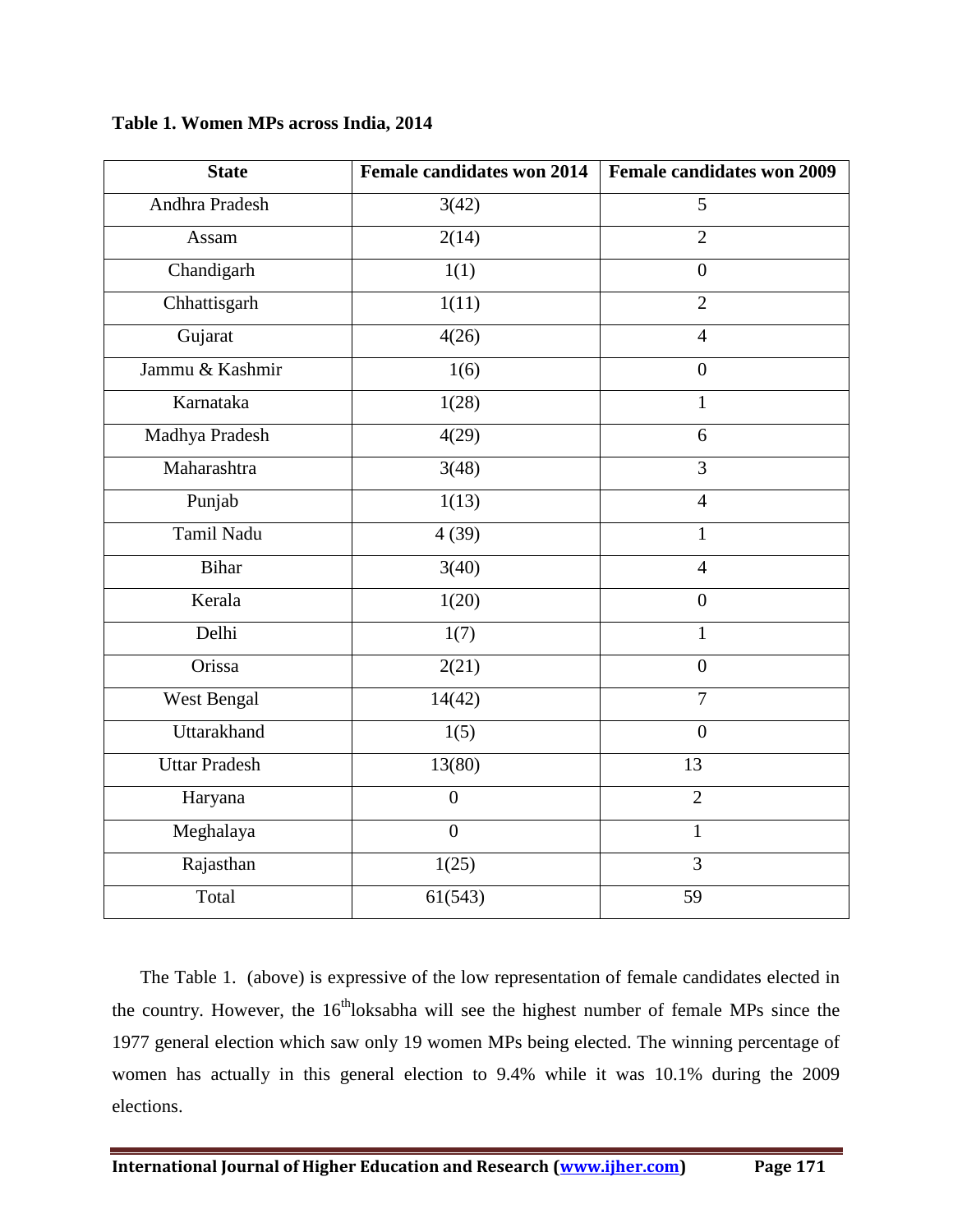Among states, West Bengal has done very well with 14 women MPs, which is doubled of the 2009 tally followed by UP with 13 seats which does not show any change since 2009.

| Party name          | <b>Women MPs(Male MPs)</b> |  |
|---------------------|----------------------------|--|
| Apna Dal            | 1(19)                      |  |
| <b>AIADMK</b>       | 4(33)                      |  |
| <b>BJD</b>          | 2(18)                      |  |
| <b>BJP</b>          | 28(254)                    |  |
| CPI(M)              | 1(8)                       |  |
| $\rm{INC}$          | 4(41)                      |  |
| LJP                 | 1(5)                       |  |
| <b>NCP</b>          | 1(5)                       |  |
| <b>PDP</b>          | 1(2)                       |  |
| SAD                 | 1(3)                       |  |
| <b>SP</b>           | 1(4)                       |  |
| <b>TMC</b>          | 13(33)                     |  |
| <b>TRS</b>          | 1(10)                      |  |
| <b>YSR Congress</b> | 2(9)                       |  |

**Table 2. Female/ Male MPs across parties**

**Source:** Election commission of India

BJP has done well when it comes to the women candidates. It has also improved its performance with 28 MPs as against 14 MPs after the 2009 elections. TMC has also seen a good increase over its past performance from 4 to 13 in 2014 elections. Congress on the other hand, has seen a fall from 23 in 2009 to only4 in 2014. We can also see that when it comes to comparison with male MPs, TMC score better with 39% of its candidates being females. However, when it comes to the major parties, one can see that women representation is quiet low, for BJP, it is only 11%.

### **Conclusion**